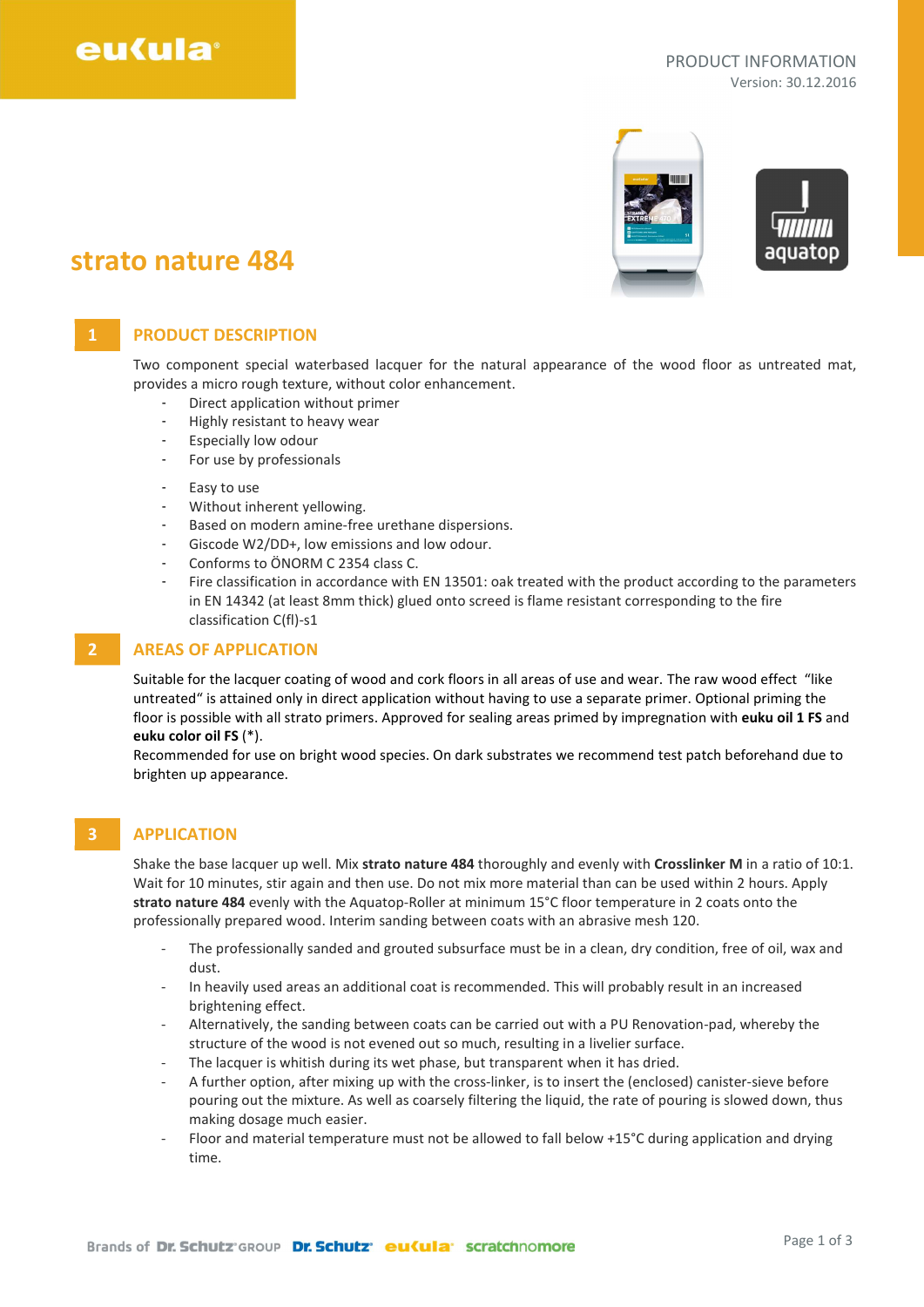# eu(ula<sup>®</sup>

#### PRODUCT INFORMATION Version: 30.12.2016



## strato nature 484

- The rules of the professional trade are to be observed.

## 4 CONSUMPTION

100-120 ml/m² per coat (8-10 m²/l).

For best results and an even surface image, work in thick layers. In the case of highly absorbing wood increased consumption is possible.

#### 5 DRYING TIME

Can be carefully walked on, or worked on again, after about 3 hours (at 20 °C and 50% relative humidity, ventilation). The area should not be mopped wet in the first 3 days afterwards. After 10 days at the earliest the floor can be cared for, or a carpet laid on it.

Low temperatures, increased humidity, poor ventilation and drying inhibiting wood ingredients can extend the drying time substantially.

### 6 CARE & MAINTENANCE

After complete hardening use Peerless JAL maintenance and cleaning products to maintain your floor. Care instructions apply to sealed/coated wood floors according to German norm DIN 18356.

## 7 STORAGE

Protect from frost. Store in a cool dry place. Can be stored for 12 months from date of manufacture in unopened original canister. Keep coating materials out of the reach of children.

If stored in changing temperatures and in opened canisters, dry parts can form. Filter these out with a sieve before using.

## 8 **TECHNICAL DATA**

Contains substances: water, polyacrylates, polyurethanes, silicic acid, waxes, glycol ethers, additives. Contains 5 chloro-2-methyl-4-isothiazolin-3-one and 2-methyl-2H-isothiazol-3-one (3:1). May produce an allergic reaction. voc (g/l) 27 (ISO11890) / GISCODE: W2/DD+ / 2004/42/IIA(j)(140)140.

MAL-code 1-3 (in mixture)

ADR/RID: not a dangerous good as defined by transport regulations.

CLP (basis): The product is not classified according to the CLP regulation.

CLP (Crosslinker M): GHS 07, Attention. H332 Harmful if inhaled. H317 May cause an allergic skin reaction. H335 May cause respiratory irritation. H412 Harmful to aquatic life with long lasting effects. P280 Wear protective gloves / eye protection. P362 Take off contaminated clothing. P405 Store locked up. EUH204 Contains isocyanates. May produce an allergic reaction.

Even when using low-pollution products, the usual safety measures are to be observed. Keep out of the reach of children. Completely emptied canisters can be disposed of in domestic waste.